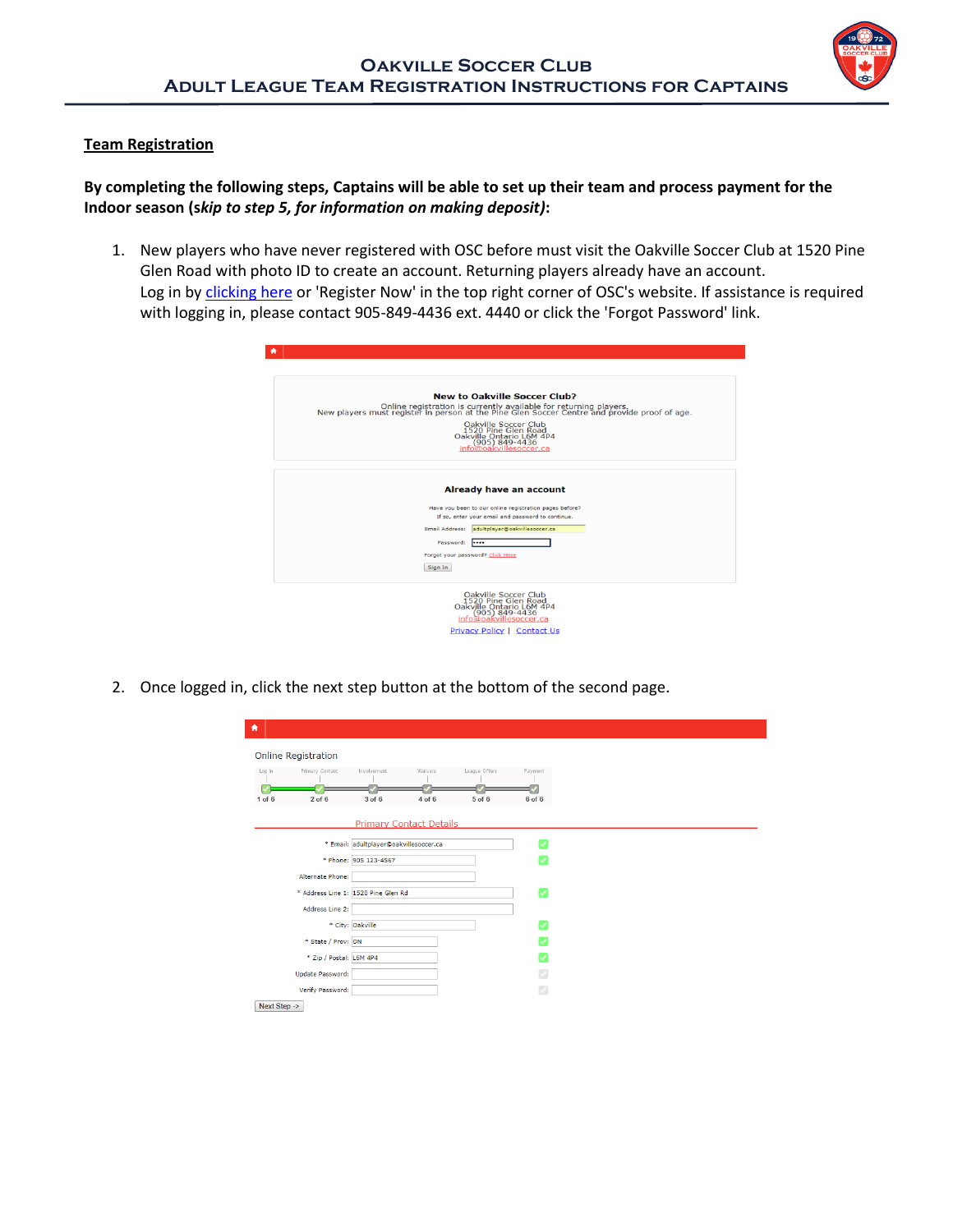

On the third page, click the red 'register team' button to begin creating a team.

| Log In     | <b>Online Registration</b><br><b>Primary Contact</b> | Involvement | Waivers    | League Offers | Payment    |                                                                                           |
|------------|------------------------------------------------------|-------------|------------|---------------|------------|-------------------------------------------------------------------------------------------|
|            |                                                      |             |            |               |            | <b>Number of Items: 0<br/>Subtotal: \$0.00 CAD</b>                                        |
| $1$ of $6$ | $2$ of $6$                                           | $3$ of $6$  | $4$ of $6$ | $5$ of $6$    | $6$ of $6$ |                                                                                           |
|            | <b>Registration Management</b>                       |             |            |               |            |                                                                                           |
|            |                                                      |             |            |               |            | If you wish to register a new child, you must do so in person at Pine Glen Soccer Centre. |
|            | Proof of age will be required for registration.      |             |            |               |            |                                                                                           |

3. Enter the team name and division preference. Team names must not include any inappropriate language or connotations. Please note that division preference cannot be guaranteed. Once the information has been entered, click 'next step'.

| $\blacktriangle$ |                             |             |         |               |         |              |
|------------------|-----------------------------|-------------|---------|---------------|---------|--------------|
|                  | <b>Online Registration</b>  |             |         |               |         |              |
| Log In           | Primary Contact             | Involvement | Waivers | League Offers | Payment |              |
| $1$ of $6$       | $2$ of $6$                  | 3 of 6      | 4 of 6  | 5 of 6        | 6 of 6  |              |
|                  | <b>Team Information</b>     |             |         |               |         |              |
|                  | * Team Name: Goals R Us     |             |         |               |         | v            |
|                  | * Club Name: Osc            |             |         |               |         | $\checkmark$ |
|                  | 3                           |             |         |               |         |              |
|                  | <b>Division Preference:</b> |             |         |               |         |              |
| Cancel           | Next Step ->                |             |         |               |         |              |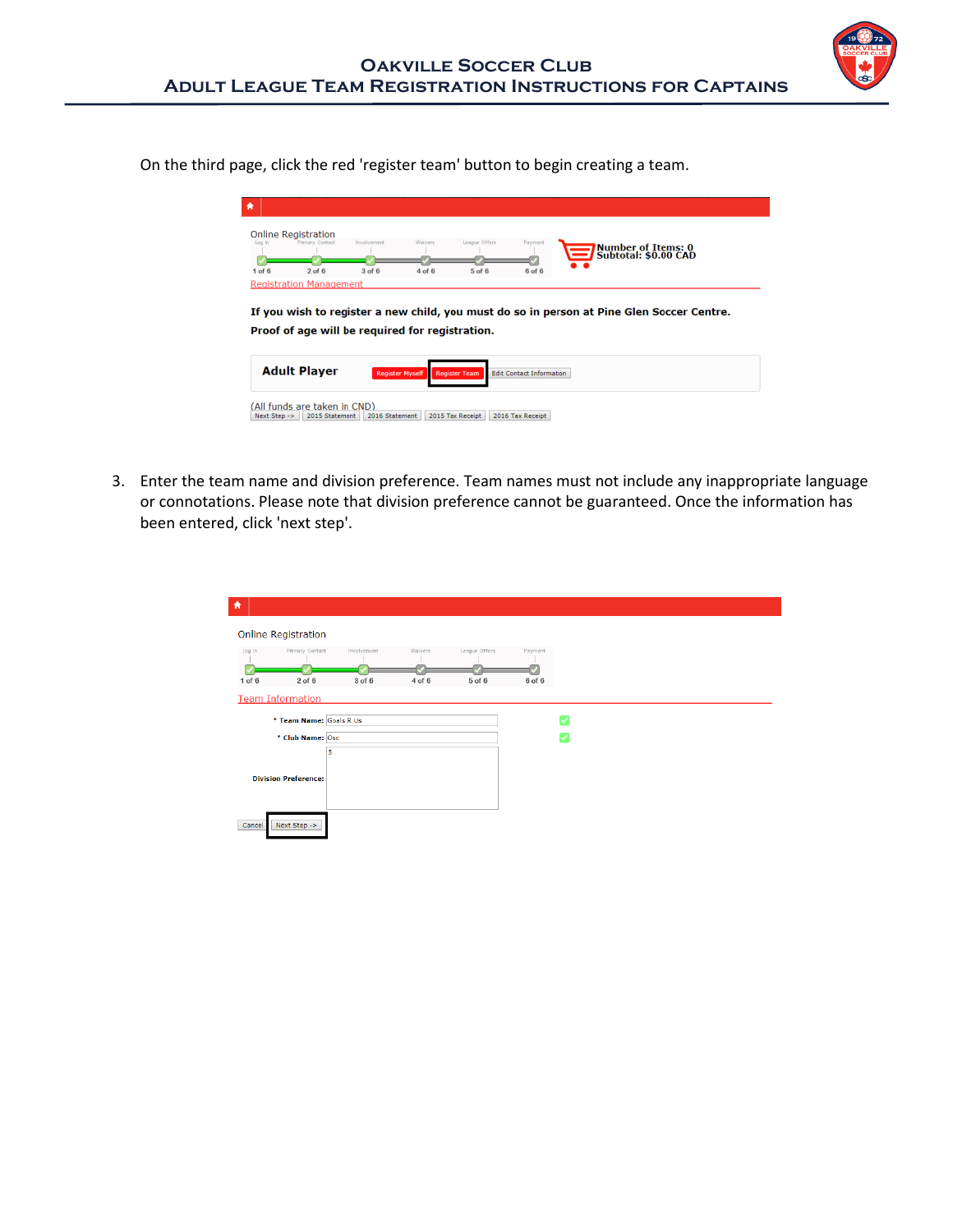

4. At the bottom of the "Involvement" page, the created team will have a box. In the team box, click the red 'new registration'. This will allow captains to select which league their team will play in.

| <b>Online Registration</b><br>Primary Contact<br>Log In                   | Involvement            | Waivers    | League Offers        | Payment                         |                                                   |
|---------------------------------------------------------------------------|------------------------|------------|----------------------|---------------------------------|---------------------------------------------------|
|                                                                           |                        |            |                      |                                 | <b>Number of Items: 0</b><br>Subtotal: \$0.00 CAD |
| $2$ of $6$<br>$1$ of $6$                                                  | $3$ of $6$             | $4$ of $6$ | $5$ of $6$           | 6 of 6                          |                                                   |
| <b>Registration Management</b>                                            |                        |            |                      |                                 |                                                   |
|                                                                           |                        |            |                      |                                 |                                                   |
| <b>Adult Player</b>                                                       | <b>Register Myself</b> |            | <b>Register Team</b> | <b>Edit Contact Information</b> |                                                   |
|                                                                           |                        |            |                      |                                 |                                                   |
| Proof of age will be required for registration.<br><b>Goals R Us: Osc</b> |                        |            |                      |                                 |                                                   |

- 5. Select the league that the team will play in (Coed, Men's Open Age, Ladies 35+, etc.). Captains will then be presented with two payment options:
	- 1. "Captain pays \$2425.00" the captain will pay the full fee (\$2425) at once. *Only select this option if the captain is paying the total fee in a single payment.*
	- 2. "Each player pays \$215.00" will give the captain freedom to edit and divide team payments. *To make the \$500 deposit, select this option*. The captain may then divide payments as needed.

| $\bullet$            |                                               |                       |                   |                         |                                                     |
|----------------------|-----------------------------------------------|-----------------------|-------------------|-------------------------|-----------------------------------------------------|
|                      | <b>Online Registration</b>                    |                       |                   |                         |                                                     |
| Log In<br>$1$ of $6$ | Primary Contact<br>$2$ of $6$                 | Involvement<br>3 of 6 | Waivers<br>4 of 6 | League Offers<br>5 of 6 | Payment<br>6 of 6                                   |
|                      | <b>Registration Selection</b>                 |                       |                   |                         |                                                     |
| <b>Program</b>       |                                               |                       |                   | <b>Status</b><br>Cost   |                                                     |
|                      | 2017 Adult Fall Indoor Team: CO-ED: Section 1 |                       |                   | Available               | Captain pays \$2425.00<br>Each player pays \$215.00 |
| Next Step ->         |                                               |                       |                   |                         |                                                     |

If "Captain Pays" is selected, \$2425 will appear in the captain's cart. The amount will have to be paid all at once. If "Each player pays" option is selected, captains will be given freedom to edit each player's payment as needed. Please note that the team registration will not be active until a minimum of \$500 is paid (all payments must be made in full by October 15, 2017). Once Captains have made their selection, click 'next step'.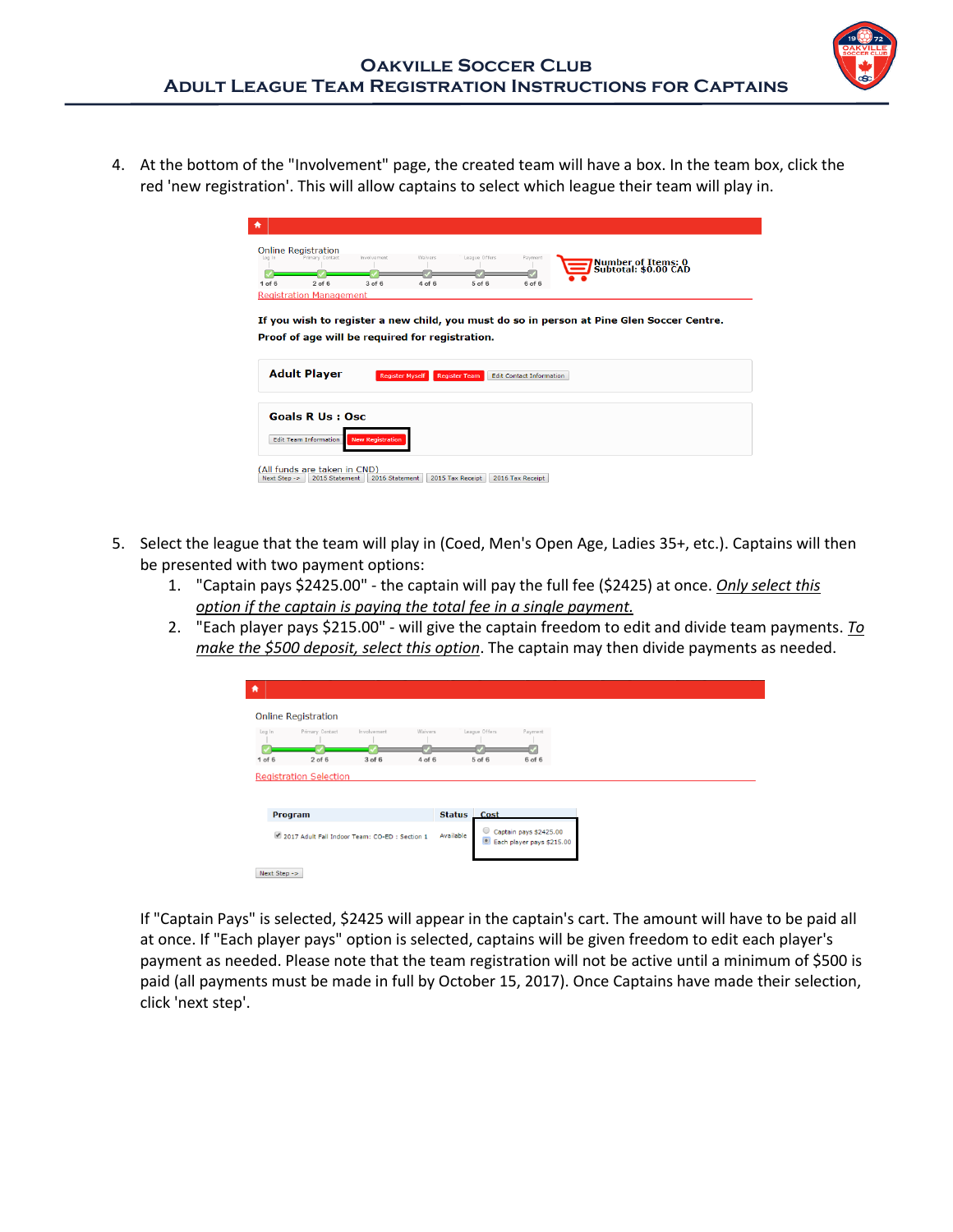6. To begin rostering the team, click the 'edit roster' button. This will allow Captains to add players to the

team.

| $1$ of $6$          |                                |                                                  |                                                 | League Offers        | Payment                         | <b>Number of Items: 1</b>                                                                 |  |
|---------------------|--------------------------------|--------------------------------------------------|-------------------------------------------------|----------------------|---------------------------------|-------------------------------------------------------------------------------------------|--|
|                     |                                |                                                  |                                                 |                      |                                 | <b>Subtotal: \$215.00 CAD</b>                                                             |  |
|                     | $2$ of $6$                     | $3$ of $6$                                       | 4 of 6                                          | $5$ of $6$           | 6 of 6                          |                                                                                           |  |
|                     | <b>Registration Management</b> |                                                  |                                                 |                      |                                 |                                                                                           |  |
|                     |                                |                                                  |                                                 |                      |                                 |                                                                                           |  |
|                     |                                |                                                  |                                                 |                      |                                 | If you wish to register a new child, you must do so in person at Pine Glen Soccer Centre. |  |
|                     |                                |                                                  |                                                 |                      |                                 |                                                                                           |  |
|                     |                                |                                                  | Proof of age will be required for registration. |                      |                                 |                                                                                           |  |
|                     |                                |                                                  |                                                 |                      |                                 |                                                                                           |  |
|                     |                                |                                                  |                                                 |                      |                                 |                                                                                           |  |
| <b>Adult Player</b> |                                |                                                  | <b>Register Myself</b>                          | <b>Register Team</b> | <b>Edit Contact Information</b> |                                                                                           |  |
|                     |                                |                                                  |                                                 |                      |                                 |                                                                                           |  |
|                     |                                |                                                  |                                                 |                      |                                 |                                                                                           |  |
|                     |                                |                                                  | Cost                                            | <b>Status</b>        | <b>Action</b>                   |                                                                                           |  |
|                     |                                | 2017 Adult Fall Indoor Team: CO-ED: Section 1    | \$215.00                                        | In Cart              |                                 |                                                                                           |  |
| <b>Registration</b> |                                |                                                  |                                                 |                      |                                 |                                                                                           |  |
|                     |                                |                                                  |                                                 |                      |                                 |                                                                                           |  |
|                     |                                |                                                  |                                                 |                      |                                 |                                                                                           |  |
|                     | <b>Goals R Us : Osc</b>        |                                                  |                                                 |                      |                                 |                                                                                           |  |
|                     |                                |                                                  | Cost                                            | <b>Status</b>        | <b>Action</b>                   |                                                                                           |  |
|                     |                                | Osc:Goals R Us 2017 Adult Fall Indoor Team:CO-ED |                                                 | \$2425.00<br>Applied |                                 |                                                                                           |  |
| <b>Registration</b> |                                |                                                  |                                                 |                      | <b>Edit Roster</b>              | Remove                                                                                    |  |

7. Each player added to the team must have an account registered with OSC. If the player has participated in the Adult League previously, they will have an account. Click the 'New Member' button In order to add a player to a team. The player's first name, last name and email will be required in order to add them.

|                    | <b>Online Registration</b> |                               |              |                   |         |      |                |               |                                                      |
|--------------------|----------------------------|-------------------------------|--------------|-------------------|---------|------|----------------|---------------|------------------------------------------------------|
| Log In             | Primary Contact            | Involvement                   | Waivers      | League Offers     | Payment |      |                |               |                                                      |
| $1$ of $6$         | $2$ of $6$                 | $3$ of $6$                    | 4 of 6       | 5 of 6            | 6 of 6  |      |                |               |                                                      |
| <b>Team Roster</b> | <b>Goals R Us : Osc</b>    |                               |              |                   |         |      |                |               |                                                      |
| <b>Player</b>      | <b>Email</b>               |                               | <b>Phone</b> | <b>Roles</b>      | Fee     | Paid | <b>Waivers</b> | <b>Action</b> | Team Cost: \$2,425.00 Paid: \$0.00 Owing: \$2,425.00 |
|                    | * Adult Player             | adultplayer@oakvillesoccer.ca | 905 123-4567 | Manager<br>Player | 215.00  | 0.00 | No             | Edit          |                                                      |

8. The page displayed below is where Captains will be able to edit the individual player fee. To edit the fee due, enter the amount the player will be required to pay in the fee box. Please note that the combined amount of all players must equal \$2425 (Ex. If a team has 14 players, \$2425/14 = \$173.00.) The captain may assign different amounts to certain players as long as the amount equals \$2425. Once determined, the fee will appear in the player's personal account. An Out-of-Town fee of \$10.00 will be automatically added to the cart of all players who reside outside of the Town of Oakville. Continue the player addition process until the entire team has been rostered. Please note that **week six** is the deadline for player registration.